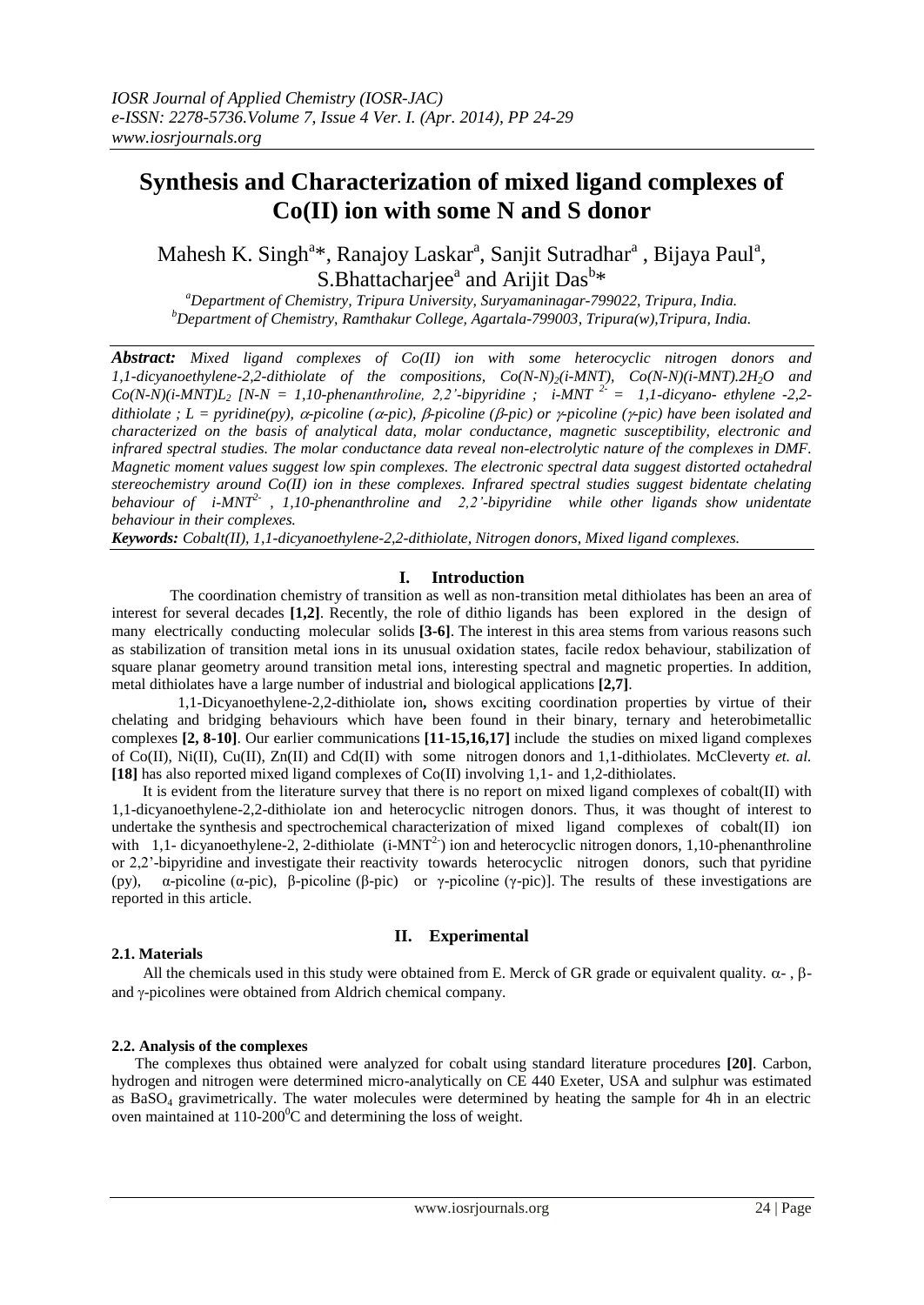# **2.3. Physical Measurements**

 The molar conductance of the millimolar solutions of the complexes in DMF was measured using Systronics direct reading conductivity meter 304 with a dip-type cell with platinized electrodes. Magnetic susceptibility measurements were made at room temperature on Cahn-Faraday electro balance using [CoHg(SCN)4. Experimental magnetic susceptibility values have been corrected for diamagnetism by the procedures given by Figgis and Lewis [21] and Earnshaw [22]. Infrared spectra were recorded in nujol (4000-200 cm<sup>-1</sup>) and in KBr pellets (4000-400 cm<sup>-1</sup>) on a Bomem DA – 8 FT-IR spectrophotometer using CsI and KBr optics, respectively. The electronic spectra of the complexes were recorded in the range 1100-200 nm on a Perkin-Elmer Model Lamda–25 UV-Vis spectrophotometer in DMF solution. Analytical data together with colour, magnetic moment and molar conductance values are presented in Table 1. Important electronic and infrared spectral data are given in Table 2 and Table 3**,** respectively.

# **2.4. Preparation of ligands**

The potassium-1,1-dicyanoethylene-2,2-dithiolate  $(K<sub>2</sub>i-MNT.H<sub>2</sub>O)$  was prepared by a known literature procedure **[19]**.

# **2.5. Preparation of**  $Co(o\text{-phen})_2(i\text{-}MNT)$  **(1)**

A 25 cm<sup>3</sup> ethanol solution of , 1,10-phenanthroline)( $o$ -phen) (0.9911g, 5mmol) was added with stirring to a 25 cm<sup>3</sup> aqueous solution containing hydrated cobalt(II) nitrate  $(0.7276g, 2.5mmol)$  resulting orange coloured solution. To this resulting solution, a  $25 \text{cm}^3$  aqueous solution of K<sub>2</sub>i-MNT.H<sub>2</sub>O (0.5909g, 2.5mmol) was added with stirring which yielded reddish brown precipitate. The precipitate was suction filtered, washed with water, alcohol, ether and dried *in vacuo* over fused CaCl2. After drying, the colour of the product was brown.

Attempt was made to synthesize  $Co(o\text{-phen})_3(i\text{-}MNT)$  by taking  $Co(II)$  salt,  $o\text{-phen}$  and  $K_2i\text{-}MNT.H_2O$  in 1:3:1 molar ratio respectively under the same conditions but the product obtained was Co(*o*-phen*)2*(i-MNT).

# **2.6. Preparation of Co(bipy)** $2$ (**i-MNT**) (2)

A quantity of 2,2-bipyridine (bipy) (1.5619g, 10 mmol) was added to a 150cm<sup>3</sup> of aqueous solution containing hydrated cobalt(II) nitrate (1.4552g, 5 mmol) and stirred the mixture which resulted wine red solution. To this solution, a 50 cm<sup>3</sup> aqueous solution of  $K_2$ i-MNT.H<sub>2</sub>O (1.1819g, 5mmol) was added with stirring giving olive green precipitate. The precipitate was suction filtered, washed with water, alcohol, ether and dried *in vacuo* over fused CaCl<sub>2</sub>. After drying, the colour of the product was brown. After drying the colour of product turned to brown.

Attempt was made to synthesize  $Co(bipy)_{3}(i-MNT)$  by taking  $Co(II)$  salt, bipy and  $K_{2}i-MNT.H_{2}O$  in 1:3:1 molar ratio under the same conditions was unsuccessful.

#### **2.7. Preparation of Co(o-phen)(i-MNT).2H2O (3)**

A 20cm<sup>3</sup> ethanol solution of 1,10-phenanthroline)(*o*-phen) (0.9911g, 5mmol) was added with stirring to a 20cm<sup>3</sup> ethanol solution containing hydrated cobalt(II) nitrate (1.4552g, 5mmol) resulting yellow solution. To this resulting solution, a 20cm<sup>3</sup> aqueous solution of K<sub>2</sub>i-MNT.H<sub>2</sub>O (1.1819g, 5mmol) was added with stirring resulted olive green precipitate. The precipitate was suction filtered, washed with water, alcohol, ether and dried *in vacuo* over fused CaCl<sub>2</sub>.

#### **2.8. Preparation of Co(bipy)(i-MNT).2H2O (4)**

The complex,  $Co(bipy)(i-MNT).2H<sub>2</sub>O$  was prepared similar to  $Co(o-phen)(i-MNT).2H<sub>2</sub>O$  by taking  $Co(II)$ salt, 2,2'-bipyridine(bipy) and  $K_2$ i-MNT.H<sub>2</sub>O in 1:1:1 molar ratio. The colour of precipitate found was olive green.

# **2.9. Preparation of Co(o-phen)(** $i$ **-MNT)(** $pv$ **)** $2$  **(5)**

 $Co(o\text{-}phen)(i\text{-}MNT) \text{.} 2H_2O$  (0.8306g, 2mmol) was added to 25cm<sup>3</sup> of pyridine slowly with vigorous shaking which resulted dark solution. The solution was filtered which did not yield any precipitate. The filtrate was evaporated naturally for a month, leaving a microcrystalline black product which was washed with ether containing traces of pyridine several times , suction filtered and air dried.

# **2.10. Preparation of Co(o-phen)(i-MNT (** $\alpha$ **-pic/** $\gamma$ **-pic)**<sub>2</sub> (6,7)

The blackish brown complex, Co(o-phen)(i-MNT)(α-pic)<sub>2</sub> and Co(o-phen)(i-MNT (γ-pic)<sub>2</sub> were obtained essentially by the same method used for synthesis of  $Co(o\text{-phen})(i-MNT)(py)_{2}$ , only replacing pyridine by α-picoline and γ-picoline respectively.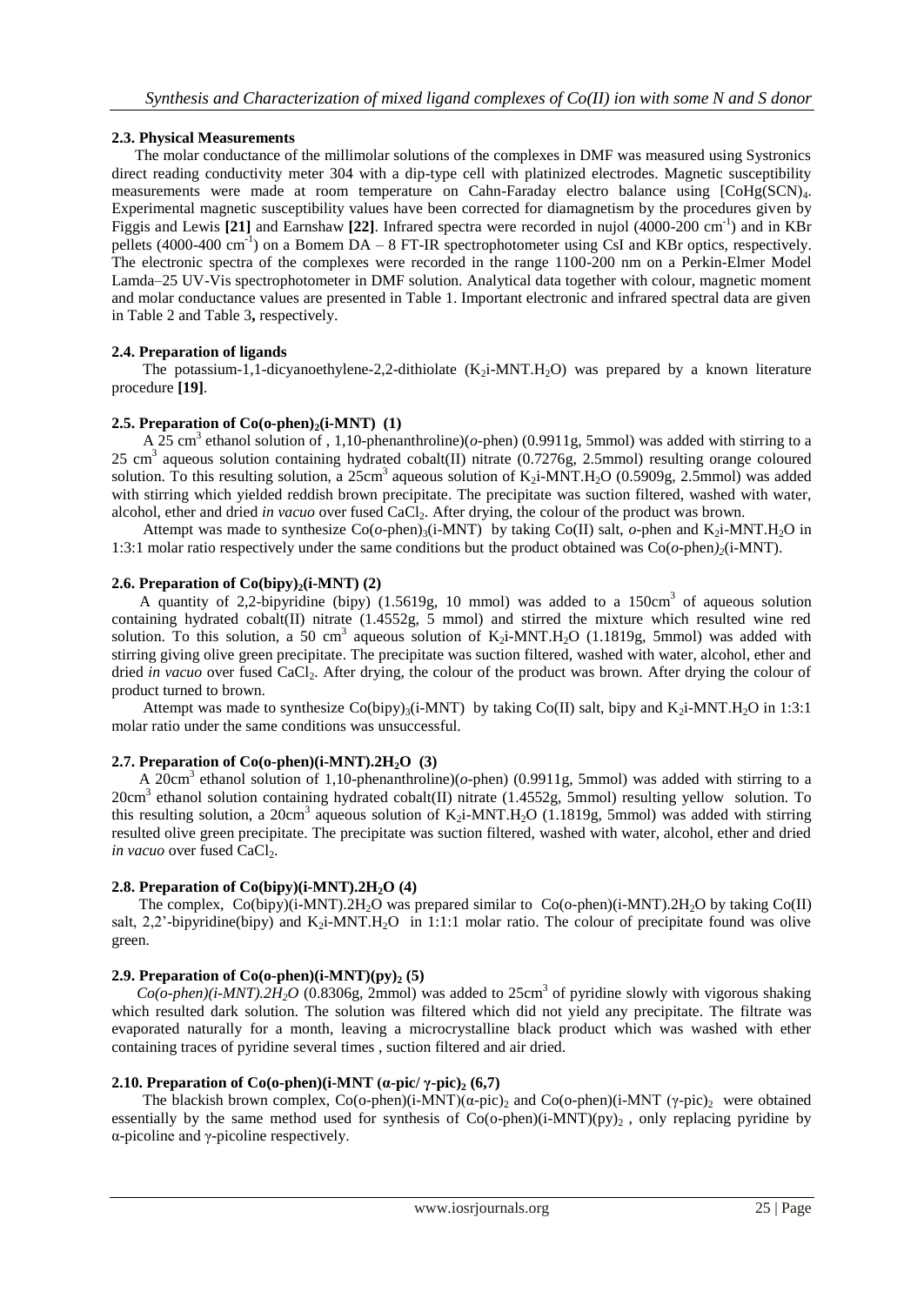#### **2.11. Preparation of Co(bipy)(i-MNT (py/α-pic/ γ-pic)<sup>2</sup> (8,9,10)**

Co(bipy)(i-MNT).2H<sub>2</sub>O (0.7826g, 2 mmol) was added sowly to 25cm<sup>3</sup> of pyridine / $\alpha$ -picoline /  $\gamma$ -picoline with constant stirring yielding dark solutions. The solution was filtered and filtrate was allowed to evaporated naturally for a month, leaving blackish green product.

The product was washed several times with ether containing traces of corresponding bases, suction filtered and air dried.

#### **2.12. Preparation of Co(o-phen/bipy)(i-MNT)(β -pic)<sup>2</sup> (11, 12)**

 $Co(o\text{-}phen)(i\text{-}MNT).2H_2O$  (0.8306g, 2mmol) and Co(bipy)(i-MNT).2H<sub>2</sub>O (0.7826g, 2 mmol) was dissolved in 20cm<sup>3</sup> of DMF followed by addition of β-picoline (β-pic) (10 cm<sup>3</sup>) with stirring. The solution was evaporated naturally and after 6 months a dark colour product was obtained, which was washed with ether several times yielding olive green/ blackish green powder respectively. The products were suction filtered and air dried.

#### **III. Results and discussion**

 The analytical data indicate the formation of mixed ligand complexes of cobalt(II) of the compositions  $Co(N-N)_2(i-MNT)$ ,  $Co(N-N)(i-MNT)$ .2H<sub>2</sub>O and  $Co(N-N)(i-MNT)L_2$ ] [N-N =1,10-phennthroline (*o*-phen) or 2,2'-bipyridine (bipy); i-MNT<sup>2-</sup> = 1,1-dicyanoethylene-2,2-dithiolate ; L = pyridine(py),  $\alpha$ -picoline( $\alpha$ -pic), β-picoline(β-pic) or γ-picoline(γ-pic)].

The complexes do not decompose up to  $200^{\circ}$ C and are insoluble in water and common organic solvents (methanol, ethanol, chloroform, carbon tetrachloride, acetone, benzene etc) but soluble in coordinating solvents such as DMF and DMSO. These complexes cannot be re-crystallized but TLC measurements confirm the purity of the complexes as only one spot was observed for each complex.

 The weight loss experiments for the complexes were carried out by heating a small amount of sample in a glass tube for  $\overline{4}$  hrs in an electric oven maintained at 100, 120, 150 and 180<sup>o</sup>C. The complexes, Co(*o*-phen)(i-MNT).2H2O and Co(bipy)(i-MNT).2H2O show loss of weight in the temperature range  $150-180^{\circ}$ C corresponding to two water molecules suggesting that they possess two water molecules in their coordination sphere.

#### **3.1.Molar conductance**

The low molar conductance values (15.5 - 27.0 ohm<sup>-1</sup>cm<sup>2</sup>mole<sup>-1</sup>) in DMF solution (10<sup>-3</sup>M) for complexes  $(2-7,11)$  indicate non-electrolytes while values  $(51.0-74.0 \text{ ohm}^{-1} \text{cm}^2 \text{mole}^{-1})$  for complexes  $(1,8-10,12)$  indicate (1:1) electrolytic nature **[23]**.

#### **3.2. Magnetic moment**

 Magnetic susceptibility measurements and the electronic spectra of complexes were recorded for ascertaining the stereochemistry around Co(II) ion in these mixed ligand complexes. The corrected magnetic moments of  $Cobalt(II)$  complexes with  $i-MNT<sup>2</sup>$  and heterocyclic nitrogen donors lie in the range 2.0 – 3.3 B.M. suggesting low-spin, Co(II) ( $t_{2g} e_g^{-1}$ ), distorted octahedral stereochemistry around the Co(II) ion in these complexes. The observed ( $\mu_{\text{eff}}$ ) value is higher than calculated by the spin only formula ( $\mu_s$ ) value. This suggests that there is also an orbital contribution.

#### **3.3. Electronic spectra**

 In the electronic spectra of Co(II) complexes, there is a quartet ground state and three spin - allowed electronic transitions to the excited quartet states,  ${}^4T_{1g}(F) \rightarrow {}^4T_{2g}(v_1)$ , (generally occurs in the near i.r. region),  ${}^{4}T_{1g}(F) \rightarrow {}^{4}A_{2g}$  (v<sub>2</sub>) and  ${}^{4}T_{1g}(F) \rightarrow {}^{4}T_{1g}(P)$  (v<sub>3</sub>) are possible. The visible spectrum is dominated by highest energy transition  ${}^4T_{1g}(F) \rightarrow {}^4T_{1g}(P)$ . Usually the  ${}^4A_{2g}$  level is usually close to the  ${}^4T_{1g}(P)$  level, so transitions to these two levels are close in energy. Since the  ${}^4A_{2g}$  state is derived mainly from a  $t_{2g}{}^3e_g{}^4$  electronic configuration and the  ${}^{4}T_{1g}(F)$  ground state is derived mainly from a  $t_{2g}{}^{5}e_{g}^{2}$  configuration, the  ${}^{4}T_{1g}(F) \rightarrow {}^{4}A_{2g}$ transition is essentially a two-electron process and weaker than the other transitions. The electronic spectra of mixed ligand complexes of Co(II) have been discussed in the light of earlier studies **[24, 25,26]**.

 The electronic spectra of complexes in DMF solution show three bands in the ranges 10141-11111, 16611-16694 and 21186 – 238089 cm<sup>-1</sup> assignable to  ${}^{4}T_{1g}(F) \rightarrow {}^{4}T_{2g}(v_1)$ ,  ${}^{4}T_{1g}(F) \rightarrow {}^{4}A_{2g}(v_2)$  and  ${}^{4}T_{1g}(F) \rightarrow {}^{4}T_{1g}(P)$  (v<sub>3</sub>), respectively suggesting distorted octahedral stereochemistry around Co(II) in its complexes. The  $v_1$  and  $v_2$  bands are weak bands with respect to splitting of the third band reflects distortion in octahedral stereochemistry in these complexes. The  $v_1$  and  $v_2$  bands are of weak intensity with respect to  $v_3$ band. The  $v_3$  band in these complexes is not very distinct as obscured by the tail of the ligand absorption band.

The nujol-mull reflectance spectra of the complexes are not well resolved but most of the complexes show similar trends.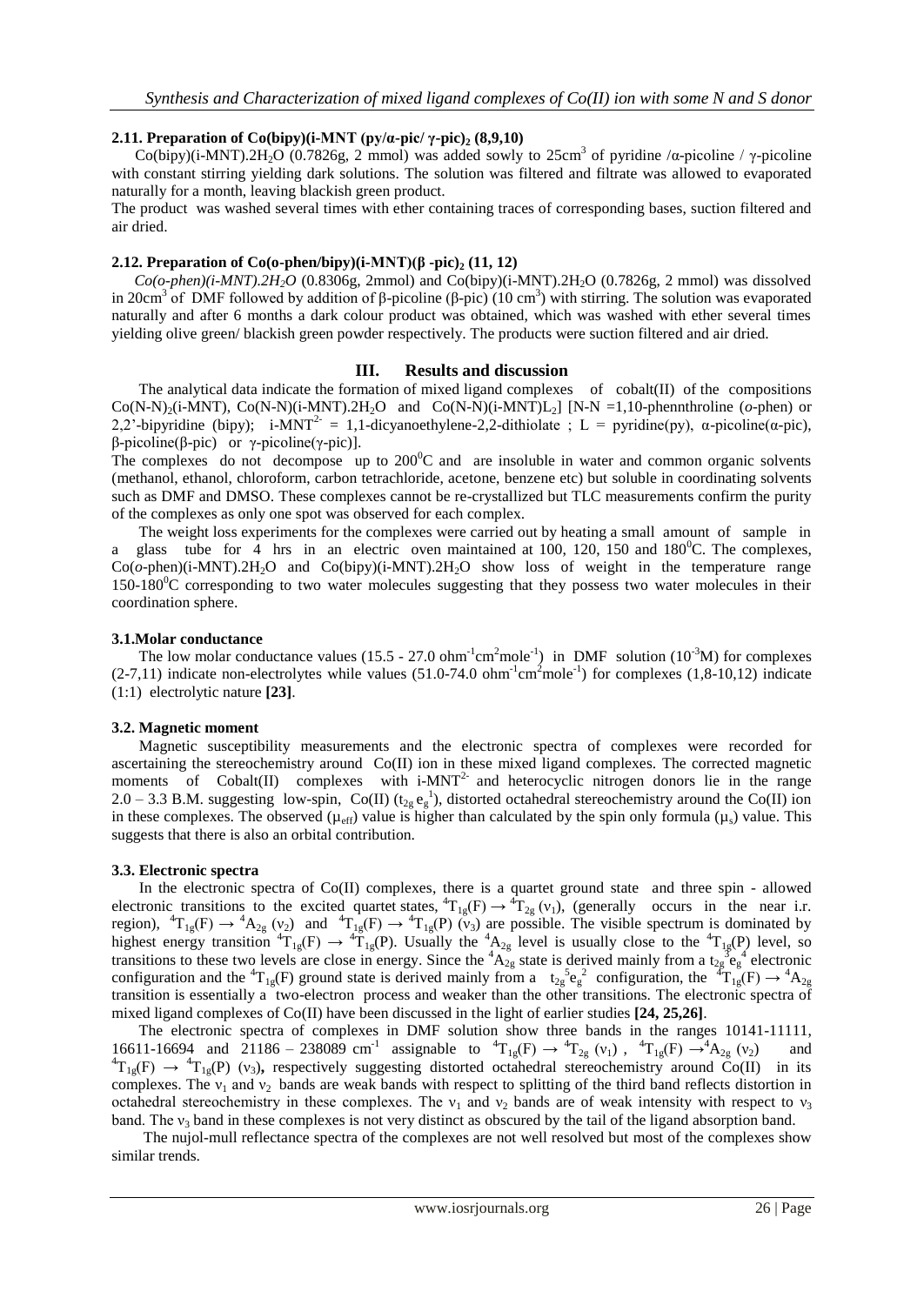#### **3.4. Infrared spectra**

 IR spectra of the mixed ligand complexes have been interpreted in the light of earlier investigations  $[1, 19, 27-32]$  on transition and non transition metal 1,1-dithiolates. The i-MNT<sup>2-</sup> ligand may be described by the following resonating structures as shown in Fig. 1 in which Fig 1(a) be the dominant resonating form in all the newly synthesized complexes.



#### **Fig. 1: Resonance forms of i-MNT2- ligand ion**.

Each of the moieties in the complexes undergoes particular vibrations and contributes certain peaks to their i.r. spectra. The electron delocalization in the chelated  $i$ -MNT<sup>2-</sup> ring leads to the coupling of vibrational modes so that few bands in i.r. spectra represent pure vibrations. IR spectra display characteristic stretching frequencies associated with  $C \equiv N$ ,  $C = C$ ,  $C - S$  and M-S from complexes of i-MNT<sup>2-</sup>; aryl ring vibrations with metal heterocyclic nitrogen vibrations from  $o$ -phen, bipy, py,  $\alpha$ -pic,  $\beta$ -pic and  $\gamma$ -pic.

The  $v(C=N)$  band appearing at 2195cm<sup>-1</sup> with a shoulder at 2200 cm<sup>-1</sup> in K<sub>2</sub>i-MNT.H<sub>2</sub>O, is a sharp absorption band and is found in the range 2197-2204 cm<sup>-1</sup> in the mixed ligand complexes. The  $v(C=C)$ absorption in all the complexes appears in the range  $1381-1425$  cm<sup>-1</sup> observed in free K<sub>2</sub>i-MNT ligand at 1360 cm<sup>-1</sup>, implying delocalization of  $\pi$ -electron out of the C=C bond. In most of the complexes  $v(C=C)$  was splitted band (doublet or triplet) indicating lowering of symmetry. The positive shifts observed in stretching frequencies of C=N and C=C support resonance form (a) (Fig.1) as dominant in these complexes. A band at 960 cm<sup>-1</sup> with a shoulder at 985 cm<sup>-1</sup> in the i.r. spectrum of K<sub>2</sub>i-MNT. H<sub>2</sub>O due to = CS<sub>2</sub> group is found in the range 939- 967cm<sup>-1</sup> in the complexes. The  $v(C-S)$  band occurring in the spectrum of  $K_2$ i-MNT.H<sub>2</sub>O at 860 cm<sup>-1</sup> appears as a single band in the range 876-903 cm<sup>-1</sup> in the complexes indicating symmetrical bonding of both the sulphur atoms to metal ion. Similar bonding behaviour of  $i$ -MNT<sup>2-</sup> ion is reported [28] in  $K_2[Ni(i-MNT)_2]$  where a single  $v(C-S)$  band is observed at 900 cm<sup>-1</sup>.

Mixed ligand complexes show heterocyclic in-plane and out-of-plane ring deformation bands in the ranges 604-632and 425-435 cm<sup>-1</sup>, respectively indicating coordination through nitrogen atom as these bands show positive shifts with respect to the corresponding bands in the free form. Complexes**,** 3 and 4, show a broad bands in the region 3200-3500 cm<sup>-1</sup> which are due to  $v(O-H)$ . The weight loss experiment shows weight loss corresponding to two water molecules in each complex, 3 and 4, above  $180^{\circ}$ C indicates the presence of coordinated water in these complexes. The  $v(C-H)$  (aromatic ring) arising from aromatic ligands in these complexes is observed as weak band(s) in the region  $3000 - 3100$  cm<sup>-1</sup>. The v(C-H) (aliphatic) for complexes containing  $\alpha$ -pic,  $\beta$ -pic or  $\gamma$ -pic is observed as very weak intensity bands in the region 2820-2950 cm<sup>-1</sup> suggesting their presence in the mixed ligand complexes.

The non-ligand bands observed in the ranges  $330-430$  and  $255-330$  cm<sup>-1</sup> in the complexes are tentatively assigned to ν(M-N) **[30]** and ν(M-S) **[33]** modes respectively.

Based on stoichiometries and above mentioned studies distorted octahedral stereochemistry around the cobalt(II) ion for these complexes have been proposed.

#### **IV. Reactivity of the complexes**

The reactions of heterocyclic nitrogen donors (py,  $\alpha$ -pic,  $\beta$ -pic or  $\gamma$ -pic) with  $Co$ ( $o$ -phen/bipy)(i-MNT).2H<sub>2</sub>O were studied separately under different conditions then they yielded addition products of the composition  $Co(\sigma\text{-phen/bipy})(i-MNT)L_2$  [L = pyridine (py), α-picoline (α-pic), β-picoline (β-pic) or γ-picoline (γ-pic)] approving the Lewis acid character of the mixed ligand complexes.

#### **Acknowledgements**

One of the corresponding author, **Dr. Arijit Das, Principal Investigator** of the **SERB, DST Project**, **Govt. of India,** is grateful to the **SERB, DST, New Delhi, Govt. of India**, for their financial assistance **(Sanction no – SERB/F/5537/2013-14 dated 27/11/2013 and D.O. No. SB/EMEQ-014/2013). Dr. Arijit Das** would also be grateful to **Prof. (Dr.) Debabrata Goswami, Principal of the Ramthakur College**, Agartala, Tripura (w), Tripura, India for his valuable sustaining mentality in this regard.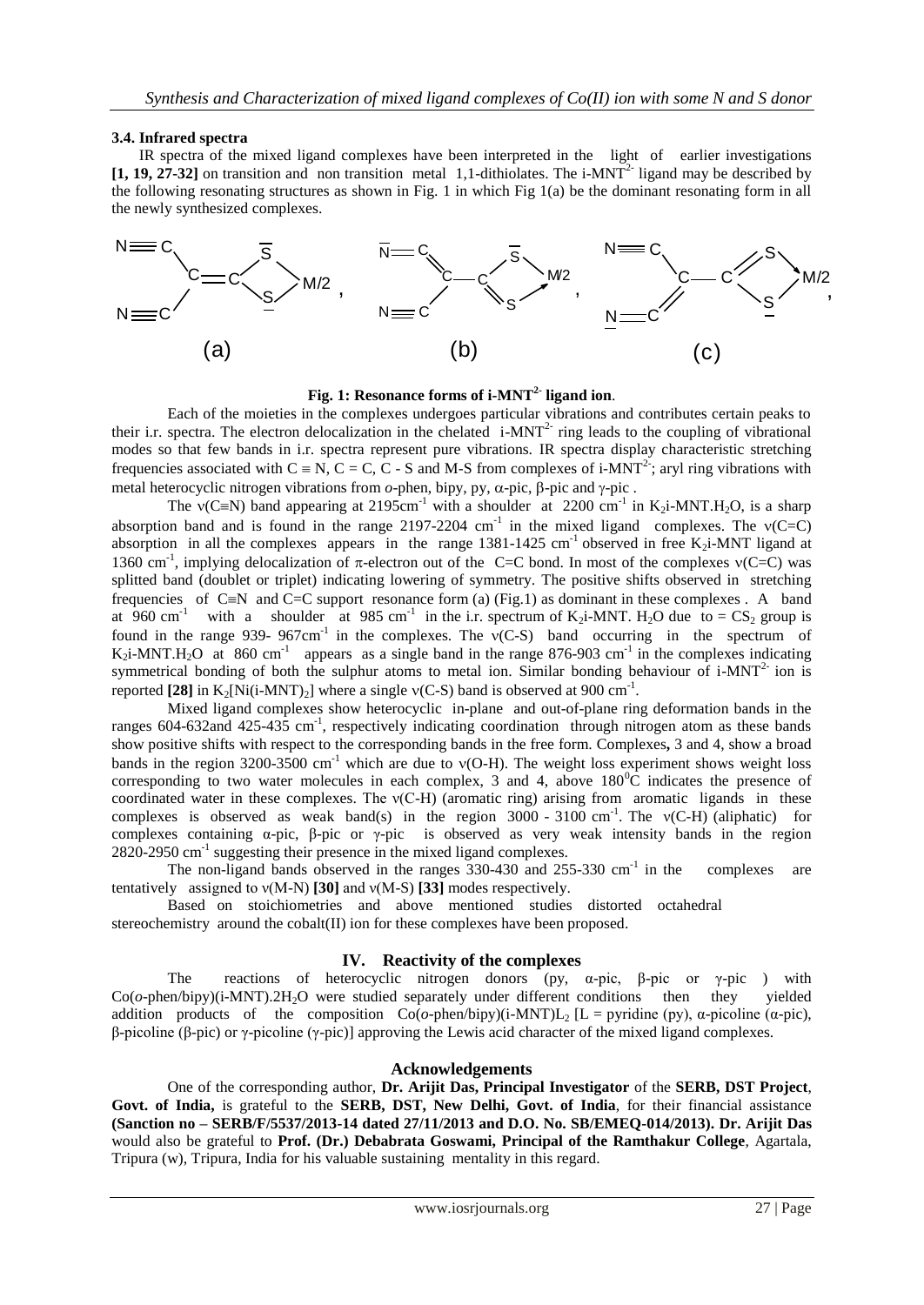#### **References**

- [1] D. Coucouvanis, *Prog. Inorg. Chem.*, **11**, **26**, 1970, 1979, 233, 301.
- [2] R.P. Burns, F.P. McCullough and C.A. McAuliffe, *Adv. in Inorg. Chem.. and Radiochem.,* **22**, 1979, 303; **23**, 1980, 211.
- [3] J.A. McCleverty, *Molecular Metals,* Plenum, New York, 1979.
- [4] M. Bousseau, L. Valade, J.P. Legros, P. Cassoux, M. Garbauskas and L. V. Interante *J. Am. Chem. Soc*., **108,** 1986, 1908.
- [5] A. Kobayashi, Y. Sasaki, R. Kato and H. Kobayashi, *Chem. Lett*., 387, 1986.
- [6] D. Zhu, X.C. Xing, P.J. Wu, P. Wang, D.M. Zhang and D.L. Yang, *Synth. Met.*, **42(3)**, 1991,541.
- [7] *Chem. Abstr*. **100**, 1984, p115000 a ; **102**, 1985, p31934m, p195283z; **104**, p192920 k, 1986, p88608d ; **106**, 1987, p67474 h.
- [8] U. Abram, W. Dietzsch and R. Kirmse, *Z. Chem.*, **22(8)**, 1982, 305.
- [9] N.K. Singh, P.P. Aggarwal and N. Singh, *Trans. Met. Chem.*, **15(4),** 1990, 325 ; *Synth. React. Inorg. Met.-Org. Chem.*, **21(4)**, 1991, 541.
- [10] R.C. Aggarwal and R. Mitra, *Indian. J. Chem.*, **33A**, 1994, 55.
- [11] M.K. Singh, R.C. Aggarwal and B. Singh, *Synth. React. Inorg. Met.-Org. Chem.,* **15(4)**, 1985, 459.
- [12] M.K. Singh, *Indian J. Chem.,* **30A**, 1991, 1070 ; **38A**, 1999,1294.
- [13] M.K. Singh, *J. Indian Chem. Soc.,* **76**, 1999, 148.
- [14] M. K. Singh, A. Das and B. Paul, *Trans. Met. Chem.*, **30(6)**, 2005, 655; **32(6)**, 2007, 732.
- [15] M. K. Singh, A. Das, R. Laskar and B. Paul, *J. Ind. Chem. Soc.*, **85**, 2008, 1.
- [16] M.K.Singh,A.Das and B.Paul, *J. Coord. Chem*., **62(16)**, 2009, 2745.
- [17] M.K.Singh,A.Das, B.Paul, S.Bhattacharjee and S.Sutradhar, *J. Ind. Chem. Soc.*, 89(3),2012, 421.
- [18] J.A. McCleverty, D.G. Orchard and K. Smith, *J. Chem. Soc*. (A), 1971, 707.
- [19] K. A. Jensen and L. Henriksen, *Acta Chem. Scand.,* **22**, 1968, 1107.
- [20] A.I. Vogel, *A text Book of Quantitative Inorganic Analysis*, 3<sup>rd</sup> edit., ELBS and Longmans, London, 1961.
- [21] .N. Figgis and J. Lewis, *Modern Coordination Chemistry*, Eds. J. Lewis and R.G.Wilkins, Interscience, New York, 1960.
- [22] A. Earnshaw, *Introduction to Magnetochemistry,* Academic Press, London, 1968.
- 
- [23] W.J. Geary, *Coord. Chem . Rev.,* **7**, 1971, 81. [24] F.A. Cotton, G. Wilkinson, C.A. Murillo and M. Bochmann, *Advanced Inorganic Chemistry*, 6<sup>th</sup> Edn., John Wiley and Sons, Inc, New York, 1999, 820.
- 
- [25] A.B.P. Lever, *Inorganic Electronic Spectroscopy*, Elsevier Publishing Company, New York, 1968, 318. [26] M. Azam, I. ward, S. Al-Resayes, M. Zahin, I. Ahmad ad M. Shakir, Z. Anorg. Allg. Chem., 638(5), 2012, 81.
- [27] M.L. Caffery and D. Coucouvanis, *J. Inorg. Nucl. Chem.*, **37**, 1975, 2081.
- [28] J. P. Fackler, Jr. and D. Coucouvanis, *J. Am. Chem. Soc*., **88** , 1966, 3913.
- [29] A. Davison, N. Edelstein, R. H. Holm and A. H. Maki, *J. Am. Chem. Soc*., **86,** 1964, 2799.
- [30] G.N. Schrauzer and V. P. Meyweg, *J. Am. Chem. Soc*., **87,** 1965, 3585.
- [31] D.M. Adams and J.B. Cornell, *J. Chem. Soc. (A)*, 1967, 884.
- [32] D.G. Turk and M.K. Yang, *J. Chem. Soc. (A)*, 1971, 214.
- [33] K. Nakamoto, *Infrared and Raman Spectra of Inorganic and Coordination Compounds*, 3<sup>rd</sup> Edn., Wiley Interscience, New York, 1978.

#### **Table 1. Analytical data, molar conductance and magnetic moments for the mixed ligand complexes of Co(II) ion.**

| Complex                                                | % yield        | $\mathbf{v}$<br>--<br>Found (Calcd.),% |         |             |              |        | $\Lambda_{\rm M}$                         | $\mu$ eff |
|--------------------------------------------------------|----------------|----------------------------------------|---------|-------------|--------------|--------|-------------------------------------------|-----------|
| (colour)                                               | (Dec.<br>Temp. |                                        |         | $\mathbf N$ |              |        | $(\Omega^{-1}$ cm <sup>2</sup><br>$mol-1$ | (B.M.)    |
|                                                        | $^0C)$         | Co                                     | S       |             | $\mathsf{C}$ | H      | (DMF)                                     |           |
| $Co(o\text{-phen})_2(i\text{-}MNT)$ (1)                | (270)          | 10.19                                  | 11.41   | 14.83       | 59.82        | 2.32   | 51.00                                     | 3.30      |
| (Olive green)                                          | 72             | (10.53)                                | (11.45) | (15.01)     | (60.10)      | (2.88) |                                           |           |
| $Co(bipy)_{2}(i-MNT)$ (2)                              | 70             | 10.97                                  | 12.44   | 15.92       | 55.84        | 3.02   | 27.00                                     | 2.80      |
| (Greenish yellow)                                      | (220)          | $(11-52)$                              | (12.53) | (16.43)     | (56.36)      | (3.15) |                                           |           |
| $Co(o\text{-phen})(i\text{-}MNT).2H_2O(3)$             | 65             | 15.53                                  | 16.30   | 12.99       | 45.92        | 2.62   | 23.00                                     | 2.90      |
| (Olive green)                                          | (269)          | (14.18)                                | (16.87) | (13.48)     | (46.26)      | (2.91) |                                           |           |
| $Co(bipy)(i-MNT).2H2O$ (4)                             | 68             | 15.72                                  | 17.02   | 14.31       | 42.43        | 2.89   | 19.00                                     | 2.95      |
| (Olive green)                                          | (225)          | (15.05)                                | (16.38) | (17.02)     | (42.96)      | (3.09) |                                           |           |
| $Co(o\text{-phen})(i\text{-}MNT)(py)_2$ (5)            | 72             | 10.36                                  | 11.90   | 15.21       | 57.85        | 3.12   | 15.50                                     | 3.25      |
| (Black)                                                | (240)          | (10.96)                                | (11.92) | (15.63)     | (58.09)      | (3.37) |                                           |           |
| Co( $o$ -phen)(i-MNT)( $\alpha$ -pic) <sub>2</sub> (6) | 77             | 10.61                                  | 10.90   | 14.32       | 58.97        | 3.45   | 25.00                                     | 3.00      |
| (Blackish brown)                                       | (242)          | (10.41)                                | (11.33) | (14.85)     | (59.46)      | (3.92) |                                           |           |
| Co( $o$ -phen)(i-MNT)( $\gamma$ -pic) <sub>2</sub> (7) | 71             | 10.19                                  | 11.20   | 14.62       | 59.12        | 3.79   | 20.00                                     | 2.00      |
| (Blackish brown)                                       | (220)          | (10.41)                                | (11.35) | (14.85)     | (59.46)      | (3.92) |                                           |           |
| $Co(bipy)(i-MNT)(py)$ <sub>2</sub> (8)                 | 65             | 10.99                                  | 12.02   | 16.02       | 55.87        | 3.13   | 54.00                                     | 2.95      |
| (Blackish green)                                       | (220)          | (11.47)                                | (12.48) | (16.36)     | (56.13)      | (3.53) |                                           |           |
| Co(bipy)(i-MNT)( $\alpha$ -pic) <sub>2</sub> (9)       | 67             | 10.52                                  | 11.60   | 15.10       | 57.23        | 3.97   | 61.00                                     | 2.90      |
| (Blackish green)                                       | (170)          | (10.88)                                | (11.84) | (15,51)     | (57.66)      | (4.09) |                                           |           |
| Co(bipy)(i-MNT)( $\gamma$ -pic) <sub>2</sub> (10)      | 70             | 10.48                                  | 11.37   | 15.23       | 57.35        | 3.87   | 74.00                                     | 3.30      |
| (Blackish green)                                       | (214)          | (10.88)                                | (11.84) | (15.51)     | (57.66)      | (4.09) |                                           |           |
| Co( $o$ -phen)(i-MNT)( $\beta$ -pic) <sub>2</sub> (11) | 70             | 10.22                                  | 11.00   | 14.63       | 59.01        | 3.58   | 22.00                                     | 3.00      |
| (Olive green)                                          | (230)          | (10.41)                                | (11.33) | (14.85)     | (59.46)      | (3.92) |                                           |           |
| $Co(bipy)(i-MNT)(\beta-pic)_2$ (12)                    | 72             | 10.42                                  | 11.36   | 15.33       | 57.08        | 3.92   | 60.00                                     | 2.92      |
| (Blackish green)                                       | (190)          | (10.88)                                | (11.84) | (15.51)     | (57.66)      | (4.09) |                                           |           |